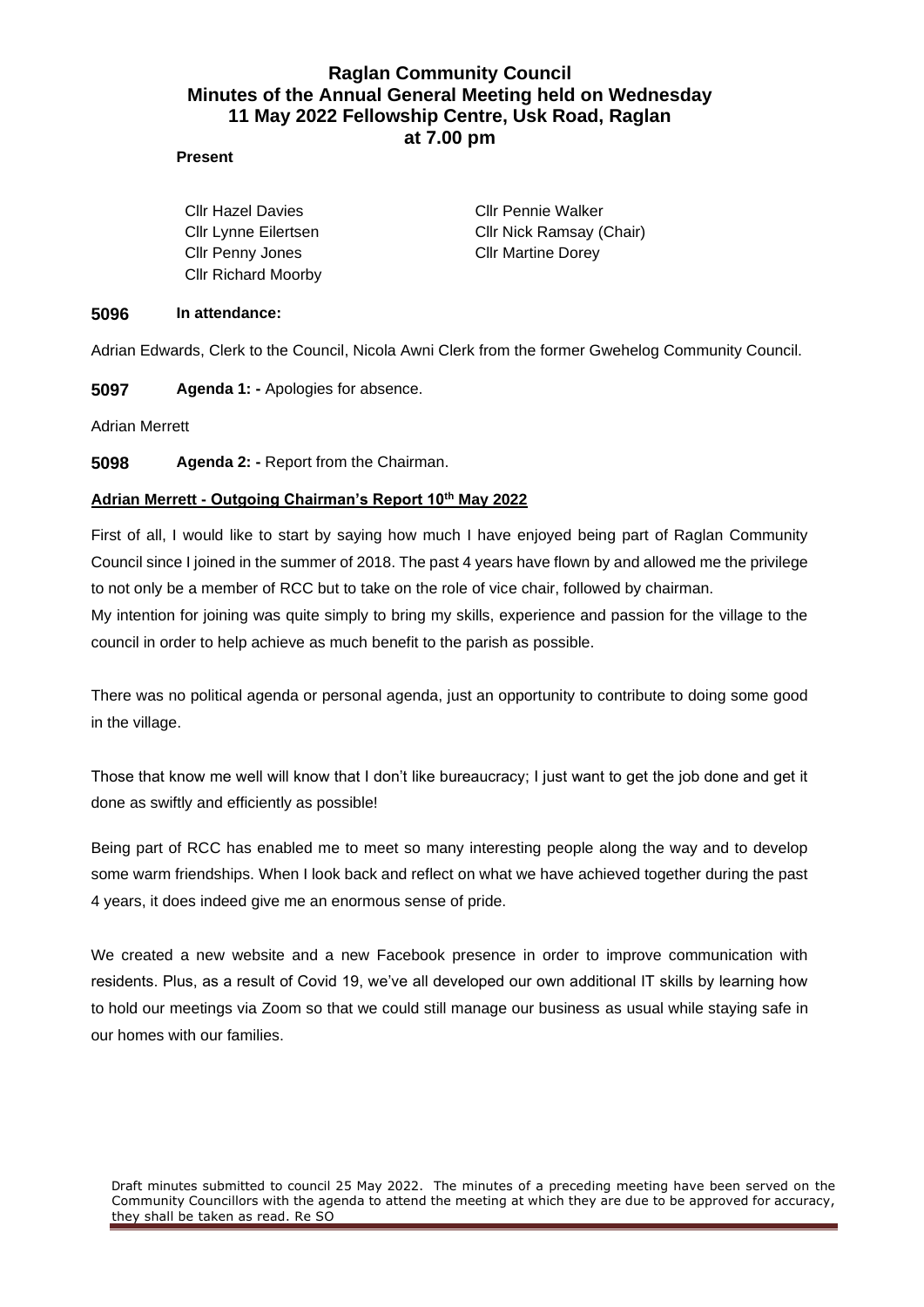Over the past year or so, we've managed to refocus the spotlight on the road safety issues such as speed limits through the village, The treacherous "Frank Sutton" junction and the safe crossing of pedestrians to the castle. With continued drive and focus from RCC and the support from Monmouthshire County Council, I hope that action will be taken so that we can all enjoy a safer environment in and around the village.

We've managed to secure funding to purchase and install several defibrillators locally and this delivers a significant benefit to local residents and of course peace of mind should one be needed.

To encourage healthy living, we also invested in a selection of outdoor fitness equipment to benefit the community of Llandenny.

A highlight for me personally was being able to highlight the poor state of the MUGA to the leader of MCC and gain his commitment to repair and refurbish it then transfer its ownership to RCC for ongoing maintenance, thus restoring a valuable resource to the village of Raglan.

There have been challenges too. The biggest challenge I have had to face during my time as chairman has no doubt been the implementation of the boundary changes; a project conceived by Welsh Government without the consultation or involvement of the community council.

As a community council; a group of volunteers, we were placed in a position to deliver a program of activity that involved amongst other things, the closure of Gwehelog Fawr community council, the handover of its assets, documentation and the TUPE of its clerk.

Raglan also suffered the loss of many of its residents to Mitchel Troy, not to mention the enforced reduction in community councillors that RCC now has had to sustain.

In closing, Let's put everything into perspective.

As people, we often see our own individual problems as important. Of course, they are.

However, as we've all seen the tragic and desperate situation occurring as the war unfolds in Ukraine, we appreciate what we have here at home yet we do our best to help those in need.

I was very proud to lead the campaign on behalf of the community council to set up a collection point in the village so that our community could donate resources that could then be distributed by our friends in the church directly to where they were needed the most. The community response was completely overwhelming with The Beaufort ballroom becoming full of donations in just a couple of days.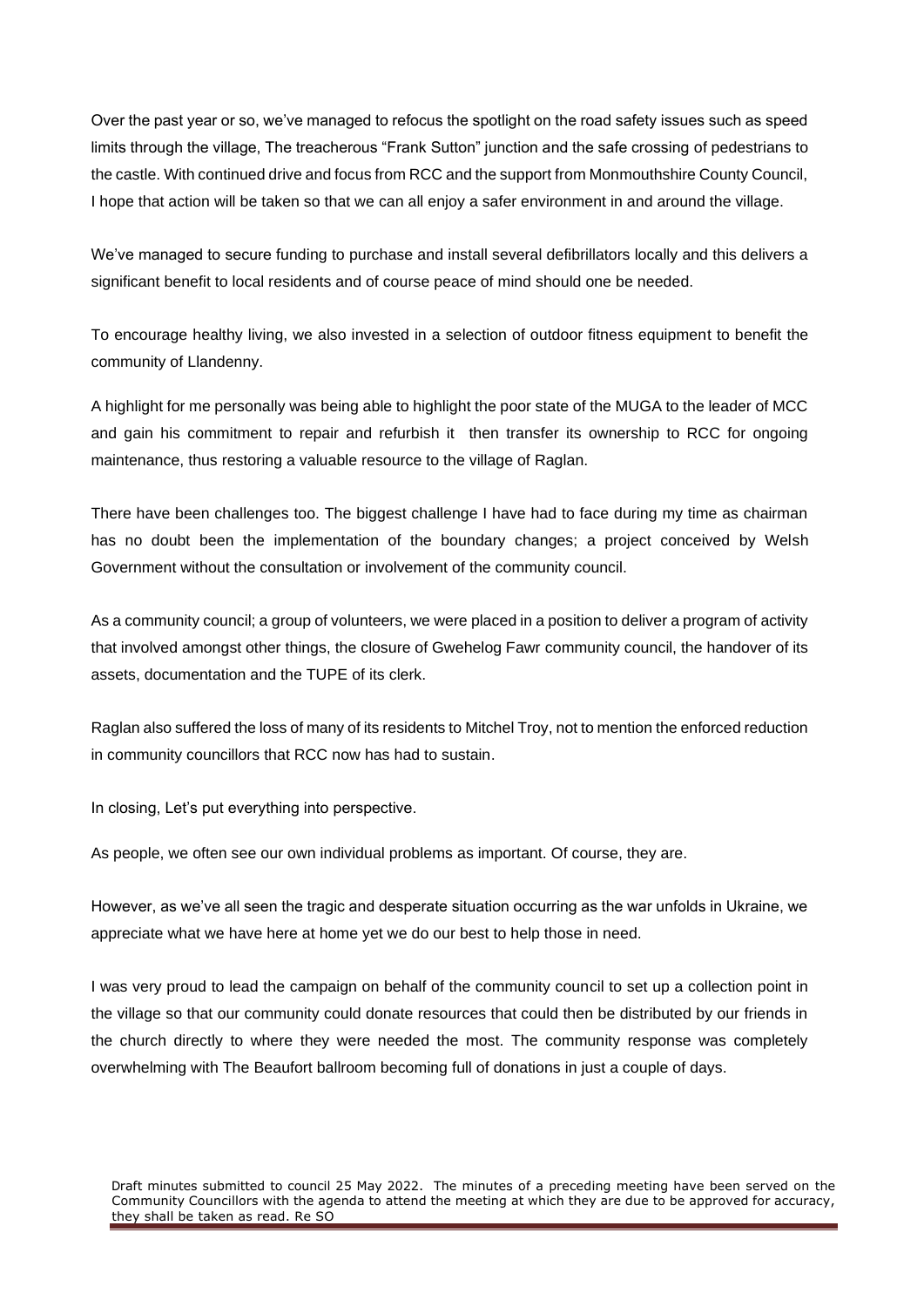It's great living in a community that can share its generosity at the drop of a hat and Raglan is definitely one of those places. It's been an absolute pleasure to serve on the community council and I would like to wish all the newly elected members success in the future

With kindest regards

Adrian

**5099 Agenda 3: -** Election of Chairman for 2022/23.

**Proposed:** by Cllr Leacock seconded by Cllr Eilertsen that Cllr Ramsay is elected as Chairman for 2022/23

**Resolved:** that Cllr Ramsay is elected as Chairman.

**All those present agreed** 

**5100 Agenda 4: -**Chairman to sign the Acceptance of Office.

Cllr Ramsay to sign the acceptance of office following the meeting.

**5101 Agenda 5: -** Election of Vice Chairman for 2022/23.

**Proposed:** by Cllr Moorby seconded by Cllr Jones that Cllr Leacock is elected as Vice Chairman for 2022/23

> **Resolved:** that Cllr Leacock is elected as Vice Chairman. **All those present agreed**

**5102 Agenda 6: -** To note the minutes of the AGM held on Wednesday 26 May 2021. (Minutes agreed as an accurate record in the June 2021 meeting)

The minutes were noted, and it was agreed the minutes were signed and agreed as a true and accurate record at the June meeting in 2021

## **All those present agreed**

**5103 Agenda 7:** Adopt the Community Council Constitution inclusive of the "Members Code of Conduct, Standing Orders and Finance Regulations, Risk Assessment and all other community council policies". These documents are on the Community Council website for members to consult due to its size for printing.

The clerk gave an explanation to members. All those members present were provided with copies of the Code of Conduct, Standing Orders, Finance Regulations, Policy for the use of Personally Owned Devices and the Members and Staff Training policy:

Proposed by Cllr Eilertsen seconded by Cllr Moorby that these documents are accepted.

## **All those present agreed**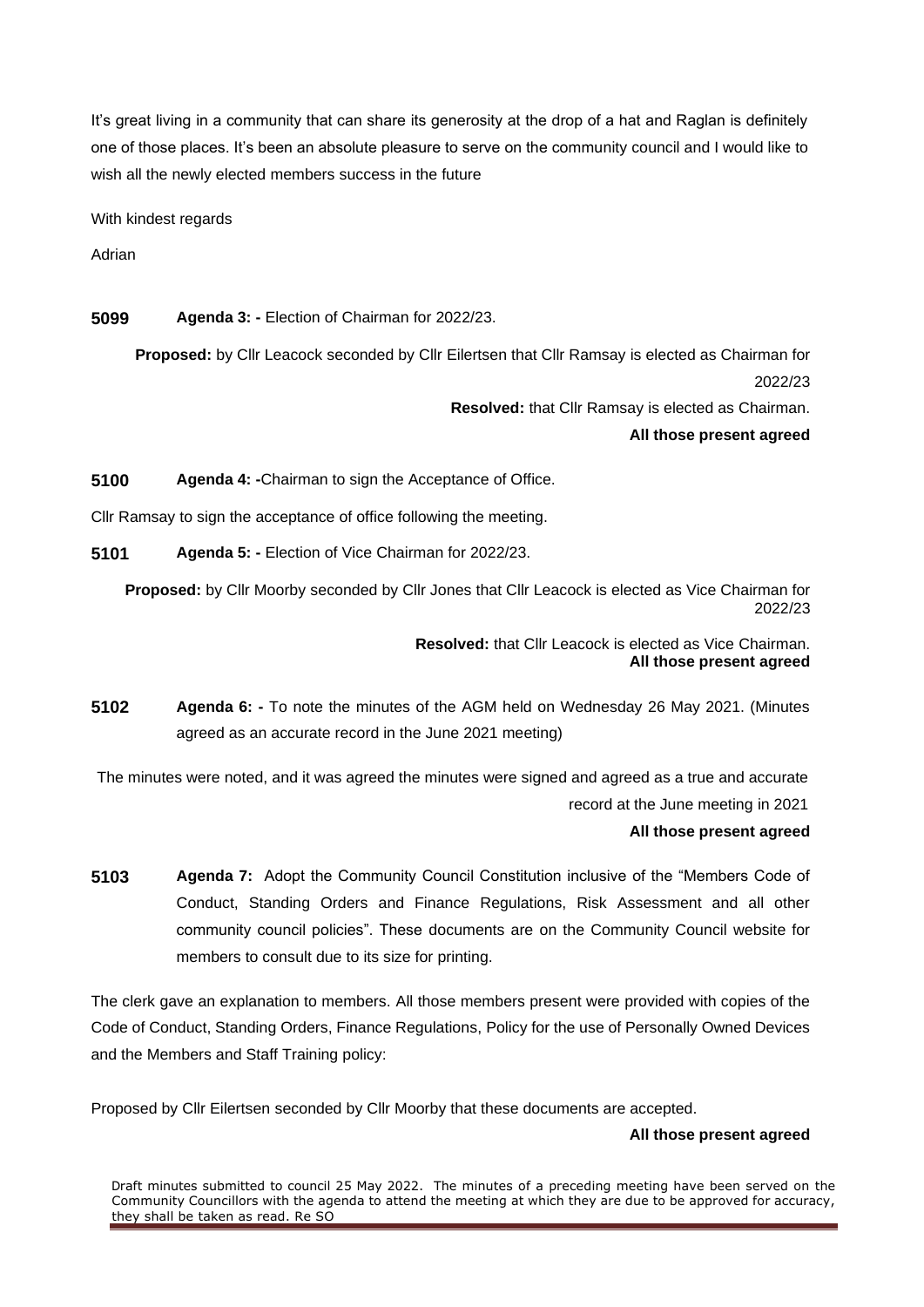**5104 Agenda 8: -** To receive amended register of members interests since the previse AGM. (Copy attached)

Several members have completed and returned the individual member declaration forms. Members who have not yet returned their forms were reminded to return them.

## **All those present agreed**

**5105 Agenda 9: -** To confirm the dates for the next twelve months Community Council meetings (the fourth Wednesday in the month)

It was confirmed the meeting dates will be convened on the 4<sup>th</sup> Wednesday of the month apart from August and December 2022.

## **All those present agreed**

**5106 Agenda 10: -** To agree a remuneration payment to members, under the Local Government (Wales) Measure 2011, for Community and Town Council members, and, whether and how to recover any payments made to a member who leaves their role during the financial year

Members agreed and accepted the recommendations of the Remuneration Panel and the Community Council's Policy regarding recovery.

## **All those present agreed**

**5107 Agenda 11: -** The Council shall appoint a Data Protection Officer in line with standing orders

A discussion took place. After some debate it was

**Proposed:** by Cllr Moorby seconded by Cllr Ramsay that Adrian Edwards, the Clerk becomes the DPO

## **All those present agreed**.

**5108 Agenda 12: -** Confirm that all Councillors are members of the Finance & Tenders Committee and agree to form further Committees if and when required.

**Proposed:** by Cllr Dorey seconded by Cllr Jones

## **All those present agreed**

**5109 Agenda 13: -** Appointment of Allotment and Dog-Walk Committee-4 members plus three current tenants.

Cllr's Leacock, Eilertsen, Dorey and Walker. The committee will also include two representatives from the Allotment tenants.

**5110 Agenda 14: -** Nominations to other Bodies.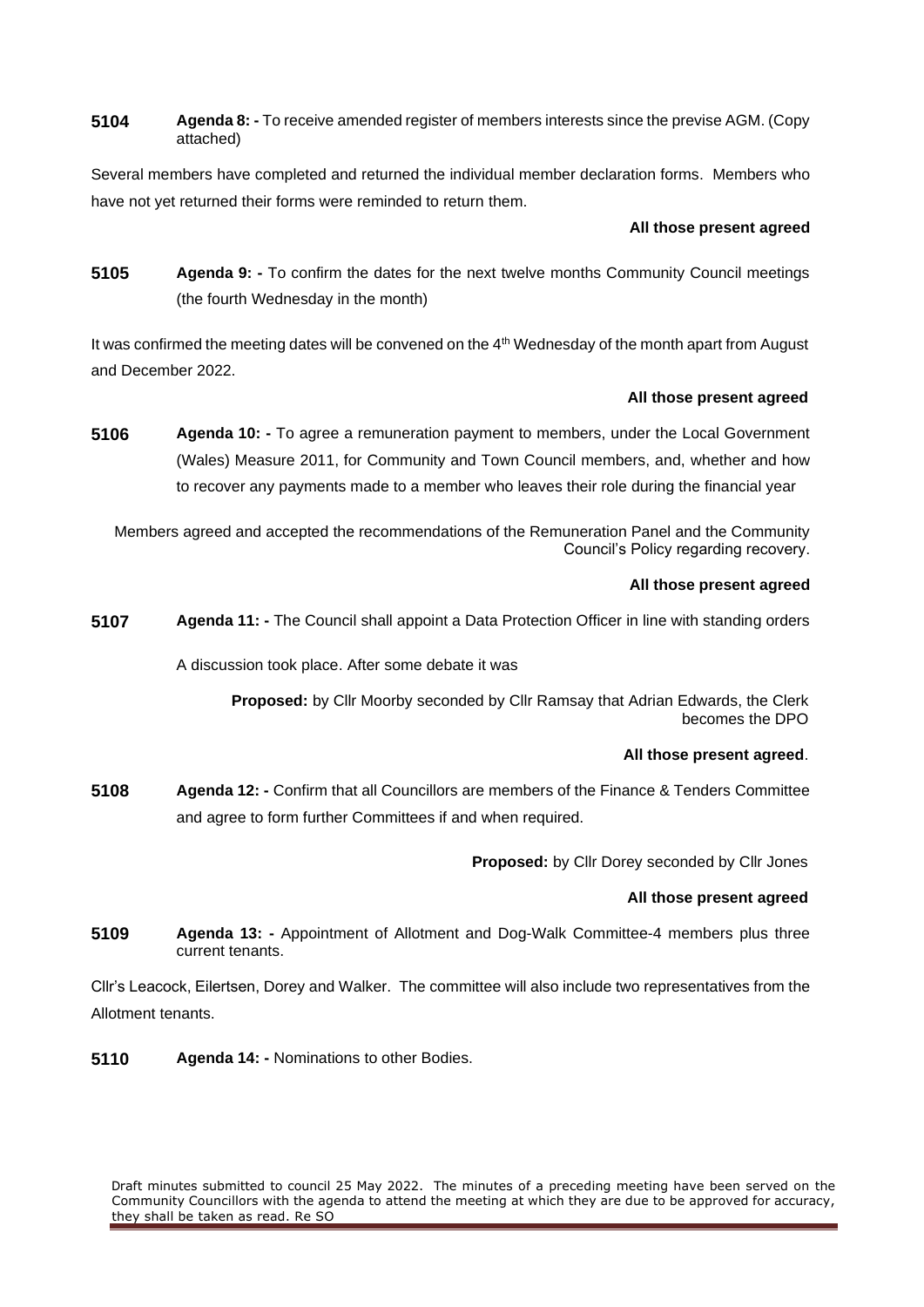14.1 Raglan School Governors.

A discussion took place with a range of views being expressed by members. It was noted that members of the Community Council would like to arrange quarterly meetings with the Head Teacher and Chair of Governors. There was also some discussion on the representation of Monmouthshire County Council on the school governing body. It was explained that the ward members no longer sit on the school governing body.

After some debate it was:

**Proposed:** Cllr Ramsay is co-opted onto Raglan School Governing body if quarterly meetings cannot be arranged.

#### **All those present agreed**

14.2 One Voice Wales area group meeting (2 Members).

Proposed: The Chair and Vice chair

### **All those present agreed**

14.3 Community, forward planning, and community plan committee including the Community Led Plan. (4 members).

After some debate it was:

Proposed: Cllr's Eilertsen, Jones and Walker plus one other when the Community Council has a full complement of members.

#### **All those present agreed**

14.4 Project/s committee (4 members) Consider inviting individuals with an interest or knowledge of a project. (Max 3).

After some debate it was proposed that this committee will be convened as and when required

#### **All those present agreed**

14.5 Co-opted member to Raglan Village Hall Association Committee (1 Member).

After some debate it was

**Proposed:** Cllr Dorey would be nominated to sit on RVHA committee.

#### **All those present agreed**

14.6 Complaints Panel members (Min of three),

After some debate it was:

**Proposed:** This committee will set up as and when required

### **5111 Agenda 15: -** To accept the Statement of Accounts for year ended 31 March 2022.